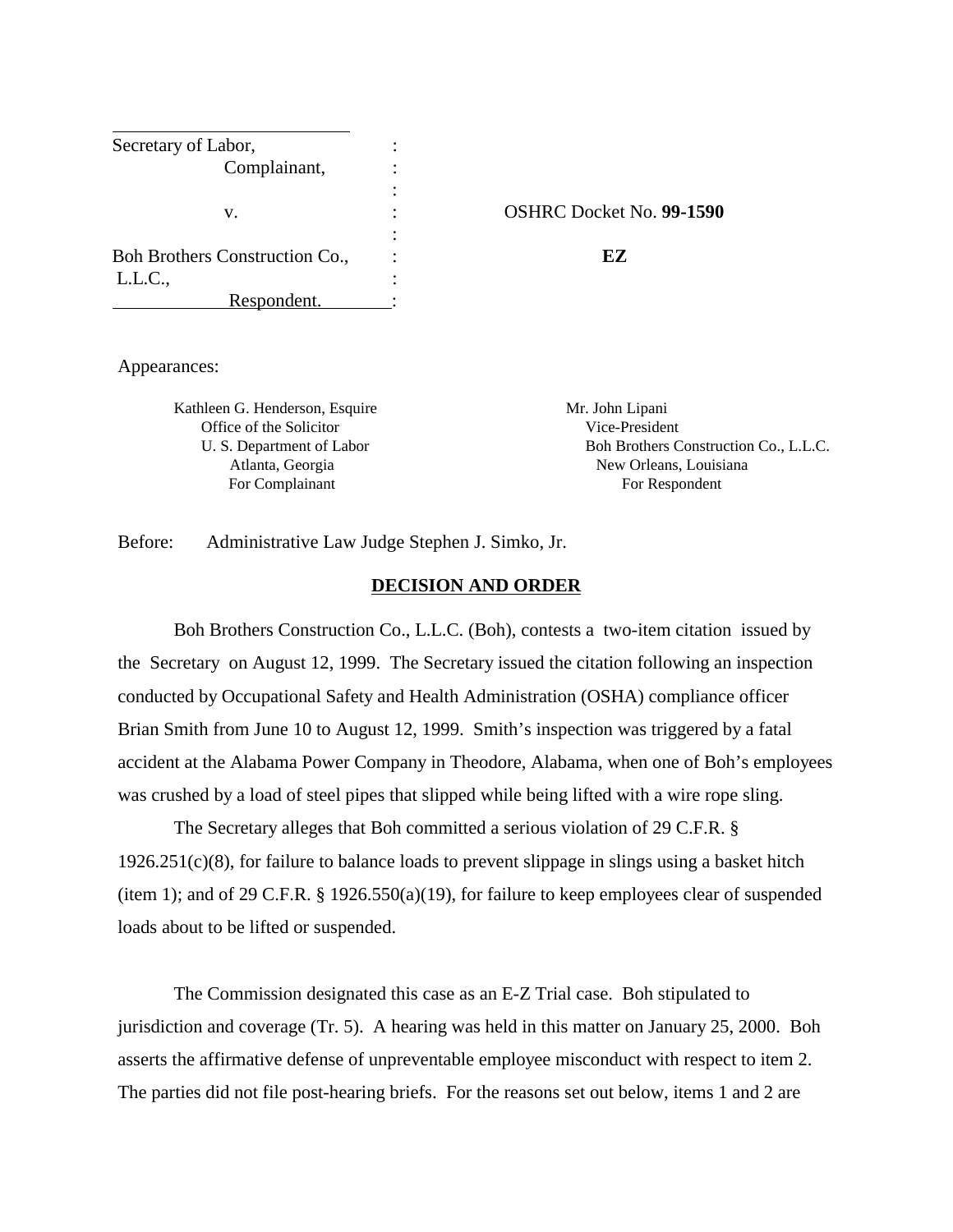affirmed.

### Background

At the beginning of the hearing the parties stipulated to the following (Tr. 5-7):

Boh Brothers is an employer over the following persons: Wallace Delancy, Dan Headrick, Craig Lee, Don Adams, Vic Gremillion, Ray Arsenic, and Michael Pool.

. . . Mr. Delancy was a supervisory employee over Boh Brothers's workers at the site, the site being Alabama Power Company, Generation Unit, Highway 198, Theodore, Alabama, on June the 10th, 1999. . . . [O]n June 10th, 1999, Mr. Delancy was fatally injured when a load being lifted by a crane hit pipes on a flatbed truck causing pipes to fall off the truck and hit Mr. Delancy.

. . . Boh Brothers was required to comply with the standards alleged, being 29 CFR, §§ 1926.251(c)(8) and 1926.550(a)(19). However, it is understood that Boh Brothers has contested the allegations.

. . . [T]he piles or pipes on the truck were bundled together in bundles of three with metal straps on the flatbed truck. . . . [T]he piles or pipes were stacked in three layers on the back of the flatbed truck with six piles on the bottom layer, six piles on the middle layer, and three piles on the top layer.

. . . [T]he bottom two layers consisted of two sets of bundles of piles with each set consisting of three piles bundled together with metal straps.... [T]he first layer of pipes was lifted from the truck by means of a forklift.

Boh is a heavy construction contractor whose headquarters are in New Orleans, Louisiana. It builds roads, bridges, chemical plants, oil refineries, and other large-scale projects, predominantly along the Gulf Coast. Boh had been in business for 91 years at the time of the hearing. In June of 1999, Boh employed 1,600 employees (Tr. 19).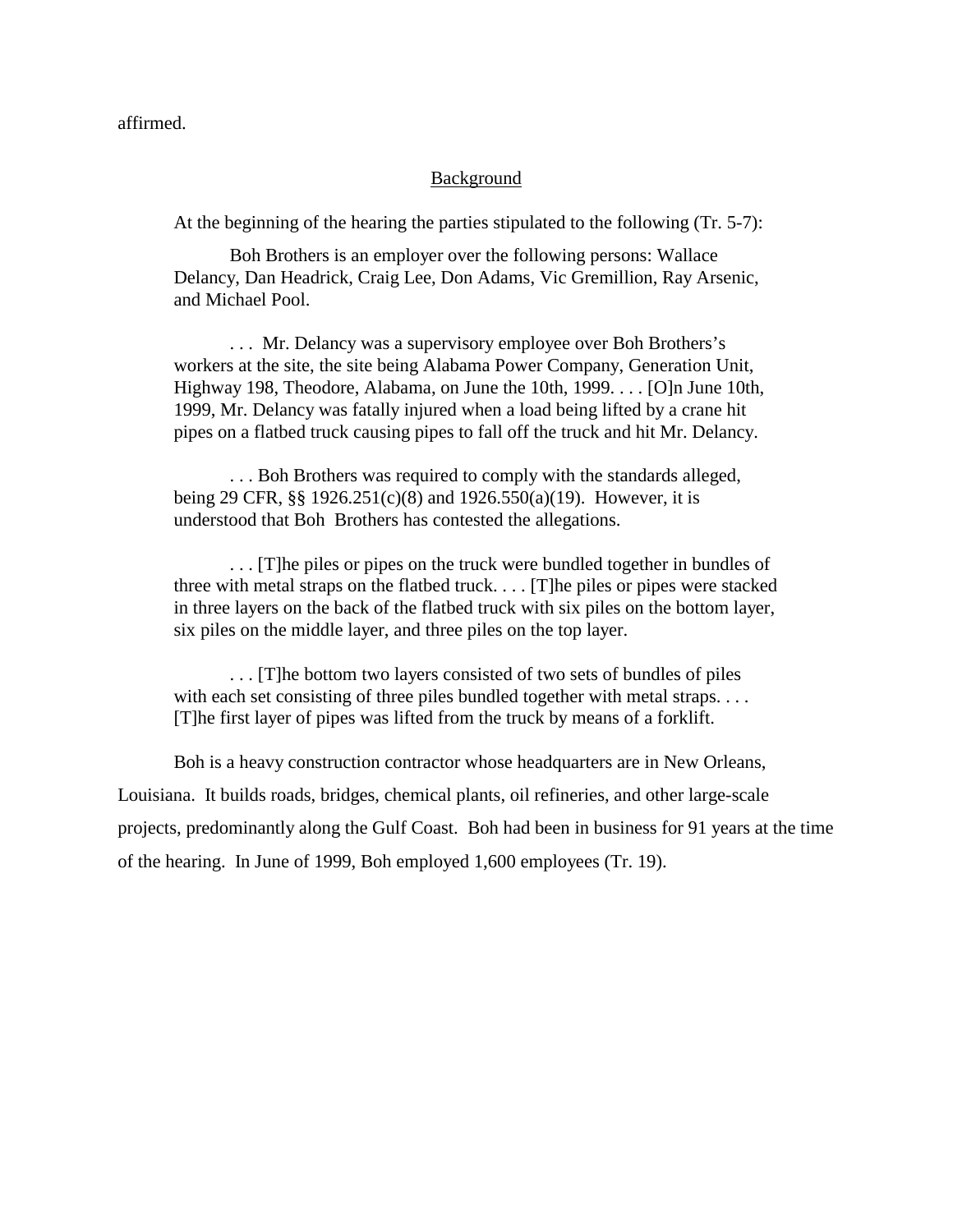The Alabama Power Company had hired Boh to construct an electrical power plant at its site in Theodore, Alabama. One of the initial phases of the project was to drive approximately 500 steel pipes into the ground that would provide support for the foundational slab of the new plant. (The pipes were also referred to as "piles" or "pilings") (Tr. 27). Each pipe was 60 feet long and 14 inches in diameter, and weighed approximately 2,000 pounds (Tr. 28). The pipes were brought in by truck. Boh employees unloaded the pipes with mechanical help, either a forklift or a crane (Tr. 29).

On the morning of the accident, foreman Wallace Delancy and his crew of six employees were in the process of unloading the day's first truckload of pipes. Boh had been on the site for approximately one month and had driven in approximately 150 pilings by that time (Tr. 69-70, 145-146). Boh employees rigged two slings around a load of six pipes. One eye on the end of each sling was attached to a crane cable hook. The eye on the opposite end of each sling encircled the crane cable above the hook. This configuration did not allow the two slings to close down around the load, but created a loose cradle to support the load when lifted by the crane.

Crane operator Daniel Headrick testified that Delancy signaled Headrick to lift the load (Tr. 162). Headrick noticed "that the load was picking up unevenly. . . . It was picking up toward the front of the truck cab a little higher than the backside. It was coming up unlevel" (Tr. 163). Headrick stopped the lift. At the hearing, Headrick stated (Tr. 164):

I hollered at Wallace [Delancy] and told him that it didn't look right to me. And he said, it looks good. Don't worry about it. He's got it. He knew what he was doing and he figured it would be okay. And he continued to give me the signal to lift up. . . . I lifted up some more. . . . [Delancy] stopped me from lifting up and started me to boom up.

As Headrick boomed up, Delancy signaled him to stop. Delancy moved to within two feet of the load and looked at it. While he was looking at it, the load slipped (Tr. 171). The sling closest to the rig slid toward the middle of the pipe, causing the load to twist. The front end of the load closest to Delancy came down and the back end of the load scraped against the truck. This caused some of the pipes to roll off the truck (Tr. 172).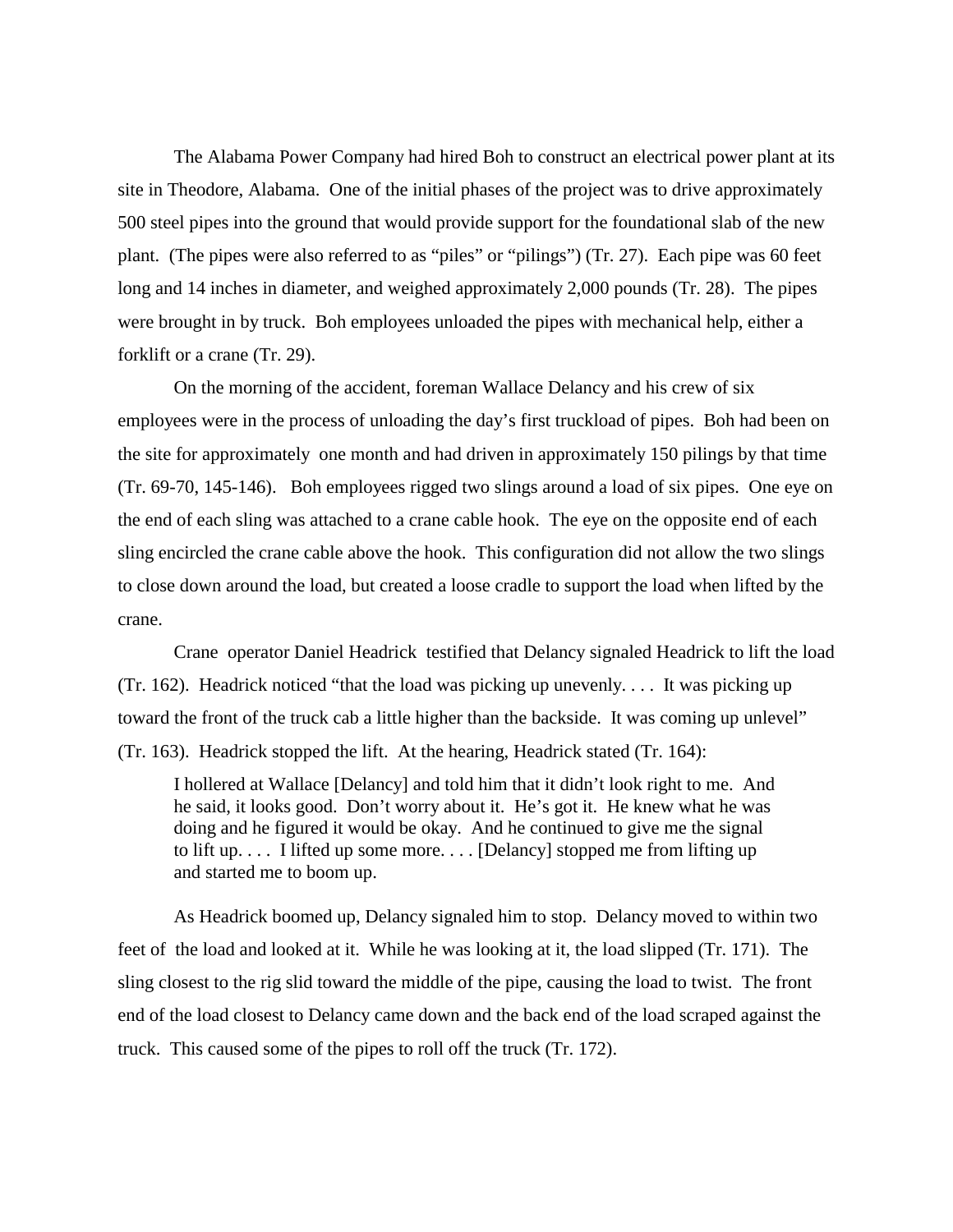Delancy got in between the truck and the pipe and tried to push the load away from the truck with his hands. One of the pipes from the truck rolled off and tripped Delancy. As he regained his feet, Delancy came directly between the truck and the load. The load crushed Delancy against the truck, killing him (Tr. 173-174).

### Discussion

The Secretary has the burden of proving her case by a preponderance of the evidence.

In order to establish a violation of an occupational safety or health standard, the Secretary has the burden of proving: (a) the applicability of the cited standard, (b) the employer's noncompliance with the standard's terms, (c) employee access to the violative conditions, and (d) the employer's actual or constructive knowledge of the violation (*i.e.,* the employer either knew or, with the exercise of reasonable diligence could have known, of the violative conditions).

## *Atlantic Battery Co.,* 16 BNA OSHC 2131, 2138 (No. 90-1747, 1994).

In order to establish that a violation is "serious" under  $\S17(k)$  of the Act, the Secretary must establish that there is a substantial probability of death or serious physical harm that could result from the cited condition. In determining substantial probability, the Secretary must show that an accident is possible and the result of the accident would likely be death or serious physical harm. The likelihood of the accident is not an issue. *Spancrete Northeast, Inc.,* 15 BNA OSHC 1020, 1024 (No. 86-521, 1991).

## Item 1: Alleged Serious Violation of 29 C.F.R. § 1926.251(c)(8)

The Secretary alleges that Boh committed a serious violation of 29 C.F.R. § 1926.251(c)(8), which provides: "Slings used in a basket hitch shall have the loads balanced to prevent slippage."

It is undisputed that the load of pipes lifted by Boh on June 10, 1999, was not balanced. Crane operator Headrick noticed the lack of balance as soon as he began his lift. He immediately brought it to the attention of Boh's foreman.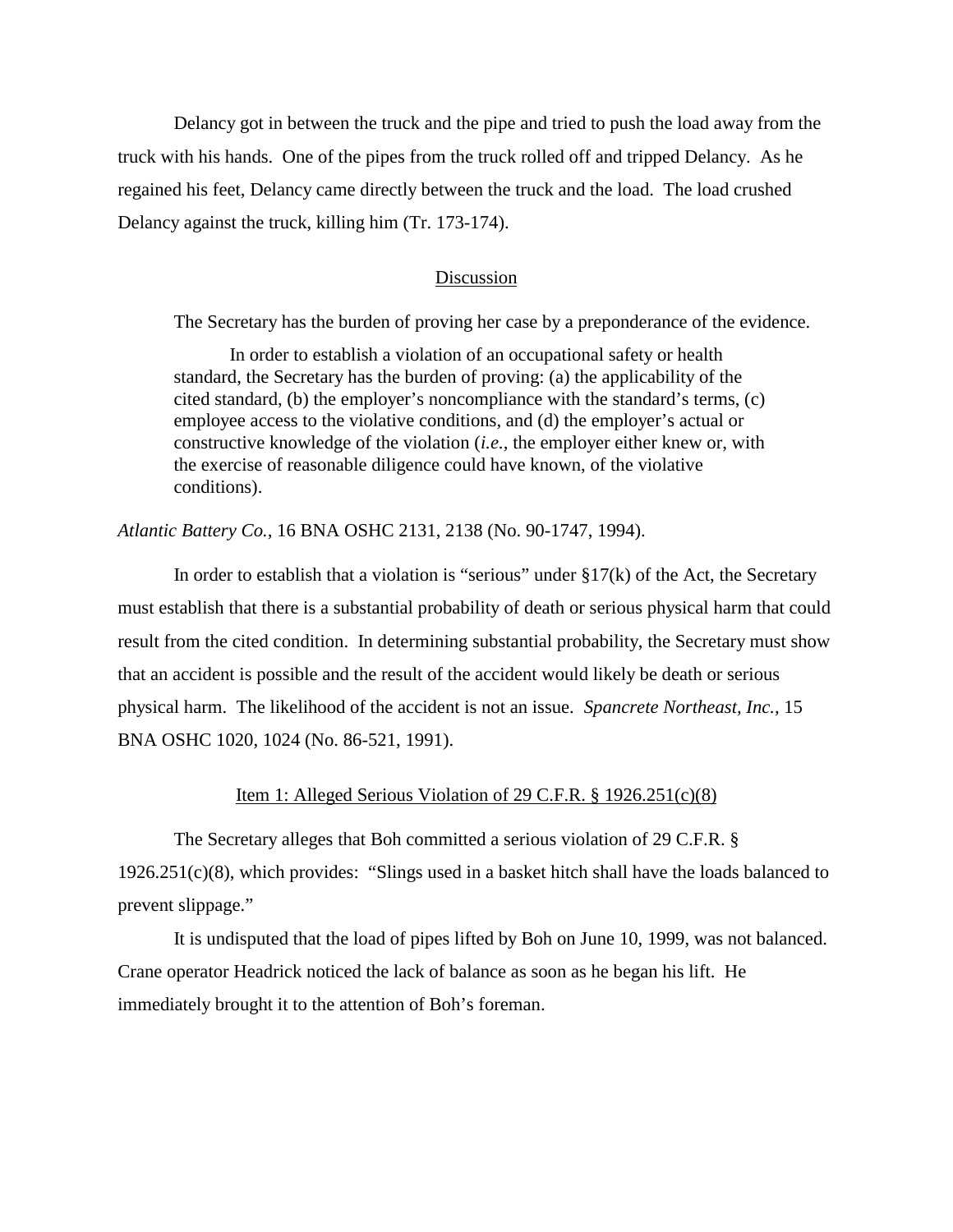Boh argues that 29 C.F.R. § 1926.251(c)(8) does not apply to the rigging it used on the load because the slings were not used in a basket hitch. Boh contends that its employees rigged the load using a choker hitch that failed to choke properly. The Secretary maintains that, no matter what kind of hitch Boh intended, the hitch that resulted was a basket hitch.

The construction standards do not define "basket hitch" (Tr. 261-262). Compliance officer Brian Smith stated that a basket hitch "cradles the load. It doesn't wrap the load along." Mr. Smith identified the hitch used on the load in question as a basket hitch (Exh. C-14; Tr. 219). Here the hitch consisted of two slings with two eyes on the ends of each sling. Mr. Smith further testified that the basket hitch "cradles the load and it has four points of suspension meaning that the load is suspended in four points. . . . A choker sling . . . [has] two points of suspension" (Tr. 219).

Vic Gremillion, Boh's corporate safety director, drew a similar distinction between a choker hitch and a basket hitch. In a choker hitch, "when the weight is applied, the weight of the load causes a choking action" around the load. In a basket hitch, "the load is just held by gravity in the sling" (Tr. 104).

Mr. Gremillion identified the configuration of the slings at issue as a basket hitch as follows:

- Q. Sir, could you please look at C-1 and tell me whether or not the configuration in C-1 resembles a basket hitch?
- A. I don't -- I don't have it.
- Q. Do you have Exhibits C-1, 2 and 3?
- A. Yes.
- Q. Can you please tell me whether or not C-1 resembles a basket hitch?
- A. Yes.
- Q. Could you please look at C-2? And to the right of the flatbed truck, you see some pipes or piles that are in a load with two supporting apparatuses. Does that resemble a basket hitch?
- A. Yes.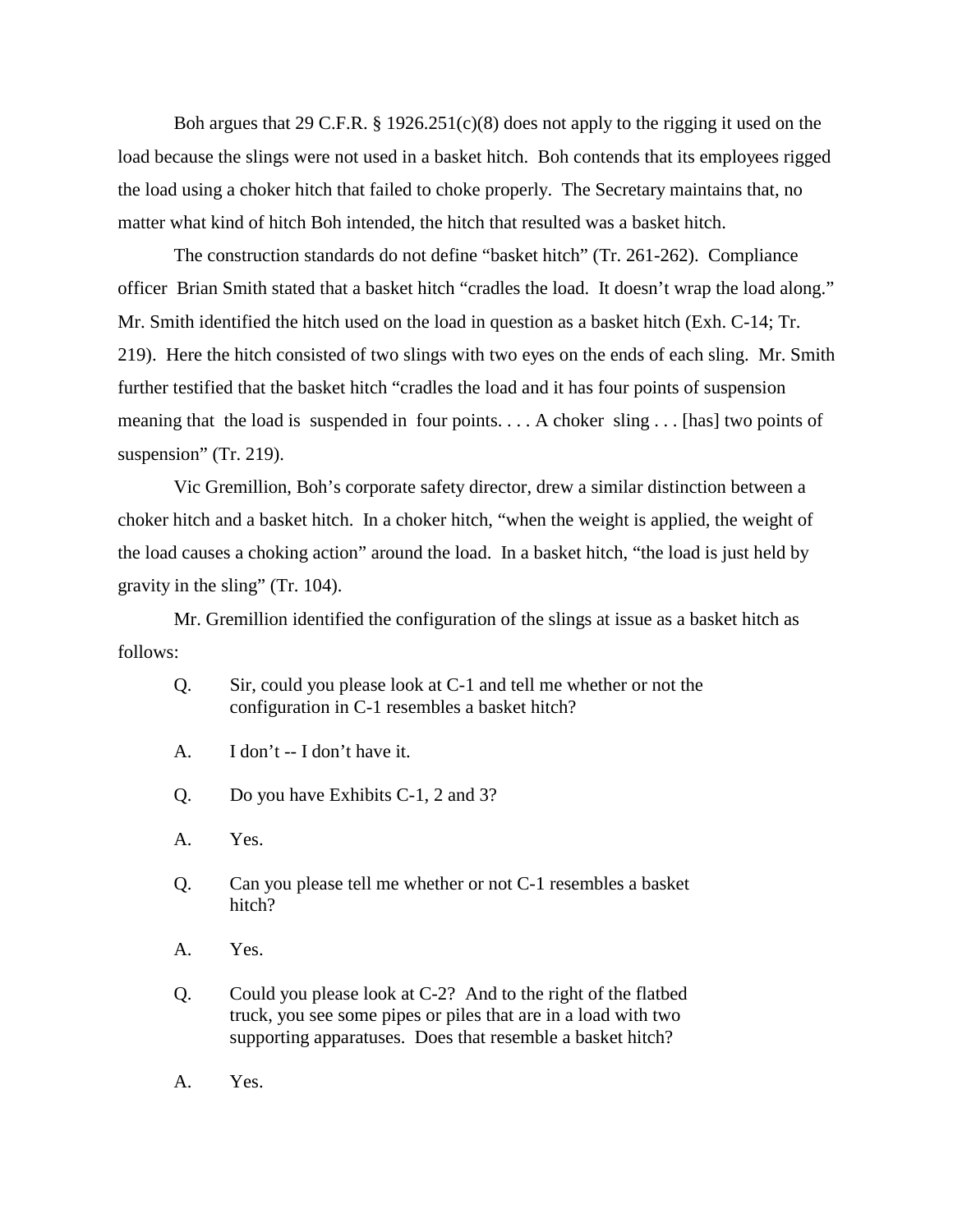- Q. Could you please look at C-3? And you see in the photograph directly in front of the flatbed truck are some piles of pipes that are suspended by two configurations. Can you tell me if that resembles a basket hitch?
- A. One or the other, but it's not in front of the truck. It's on the right-hand side of the flatbed trailer. But, yes, that is a basket hitch. It resembles a basket hitch. (Tr. 21-22)

Mr. Gremillion described a choker hitch as follows:

A. A choke hitch is made by taking a sling, which has two eyes on each end, and a length of wire rope in the middle, and going under the load, taking the eye that has passed under the load and passed through the eye of the other end of the wire rope sling and attaching one end to the crane -- to the crane so that when the load is lifted, the eye of the sling forms a choke hold on the load (indicating).

THE COURT: It slides down onto the load?

THE WITNESS: It slides down and tightens up onto the load and actually chokes the load (indicating). It has a bite on the load when it's lifted. (Tr. 22)

Here the two slings were not configured as a choker hitch or choke hitch. The eye on one end of the sling did not pass through the eye of the other end of the sling. If this had been a choker hitch, only one end of the sling would have been attached to the crane cable. In this situation, one end of each sling was attached to a crane hook. The eye on the other end of each sling encircles the cable above the hook, not the sling. When the load was lifted, the eye slid down that cable, but only to a point above the hook where it was stopped by a shackle. Each sling had two ends attached to the crane cable. The resulting configuration had four points of suspension from the crane cable and was a basket hitch that cradled the load rather than choking down on it. Respondent's safety director, Mr. Gremillion, admitted throughout his testimony that the resulting configuration used by Boh's crew was a basket hitch, not a choker hitch (Tr. 21-22, 104-108).

It is undisputed that a basket hitch cradles the load in the slings and relies on gravity to keep the load in place. Boh's own corporate safety director stated that the way to tell the difference between a choker hitch and a basket hitch is to see whether the load is secured or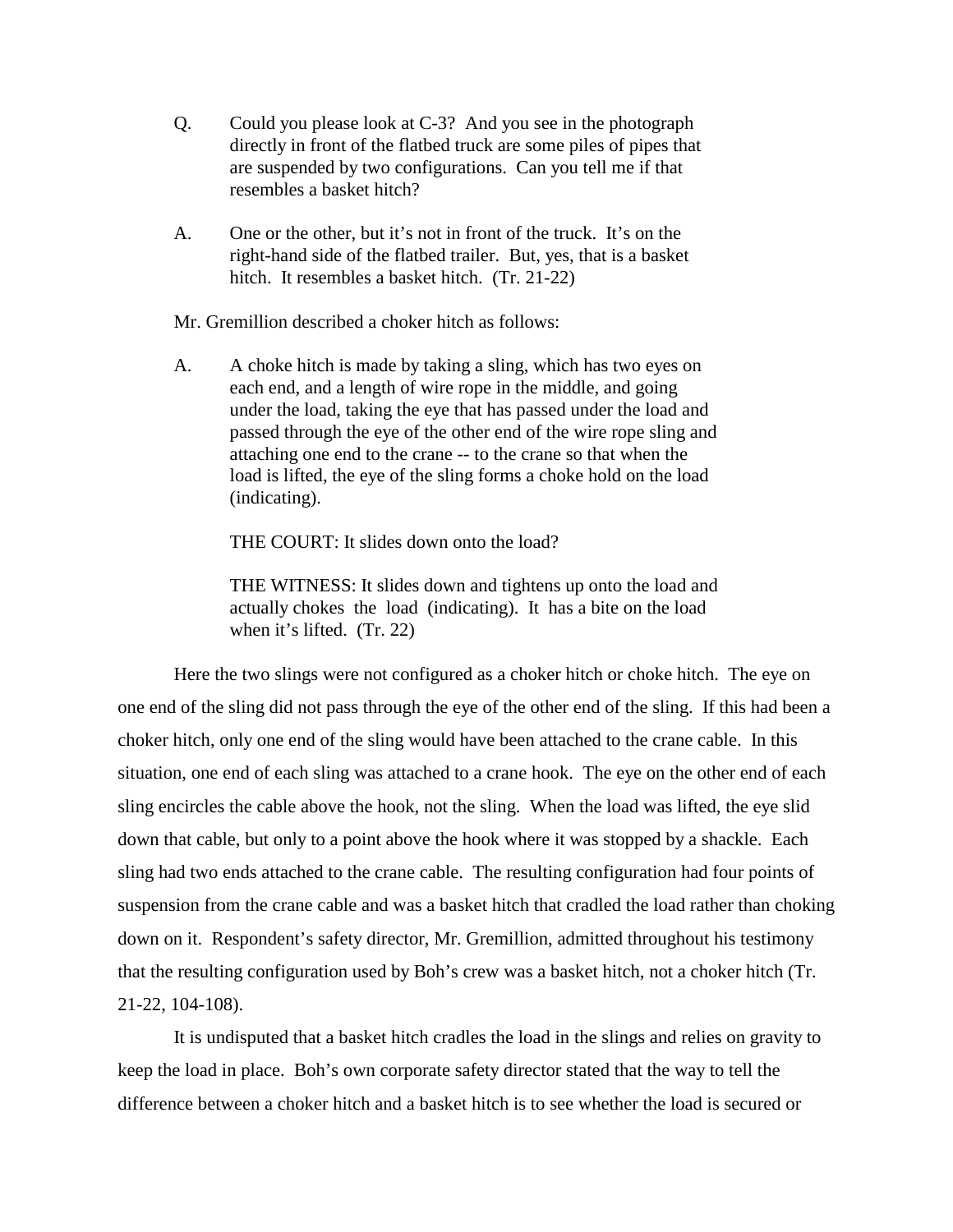unsecured. "If there's a big space in here and you're not choking and biting down on the load, there's a large space in here, then you've got a basket hitch" (Tr. 104). Exhibits C-2, C-3, and C-14 show that the pipes are not secured, but that there is a large triangular space made by pipes on the bottom and the slings on the two sides.

Boh's claim that this was not a basket hitch, but a choker hitch done wrong is not persuasive. I find that Boh rigged the load using a basket hitch and that the load was not balanced. The intent of the standard is to prevent unsecured loads from slipping. Regardless of how Boh intended to configure the rigging, it ended up with 12,000 pounds of unbalanced metal pipe resting in a basket hitch. The purpose of the standard is effected not by focusing on the employer's intention in rigging a load, but by looking at the actual result of the rigging.

The Secretary has established that 29 C.F.R. § 1926.251(c)(8) applies to the rigging of the load and that Boh failed to balance the load. Seven Boh employees were present at the site and exposed to the violative condition. Boh was aware of the violative condition. The fact that the load was unbalanced was plainly visible to all and was specifically called to the attention of the foreman. Violation of 29 C.F.R. § 1926.251(c)(8) created the substantial probability that death or serious physical injury could result. Boh was in serious violation of 29 C.F.R. §  $1926.251(c)(8)$ .

#### Item 2: Alleged Serious Violation of 29 C.F.R. § 1926.550(a)(19)

The Secretary alleges that Boh committed a serious violation of 29 C.F.R. §1926.550(a)(19), which provides: "All employees shall be kept clear of loads about to be lifted and of suspended loads."

It is undisputed that 29 C.F.R. § 1926.550(a)(19) applies to the cited conditions. Boh concedes that it violated the terms of the standard when Delancy attempted to push the load away from the truck with his hands. Delancy was exposed to the hazard and, as foreman, his knowledge of his own actions is imputed to Boh. The Secretary has established a violation of 29 C.F.R. § 1926.550(a)(19).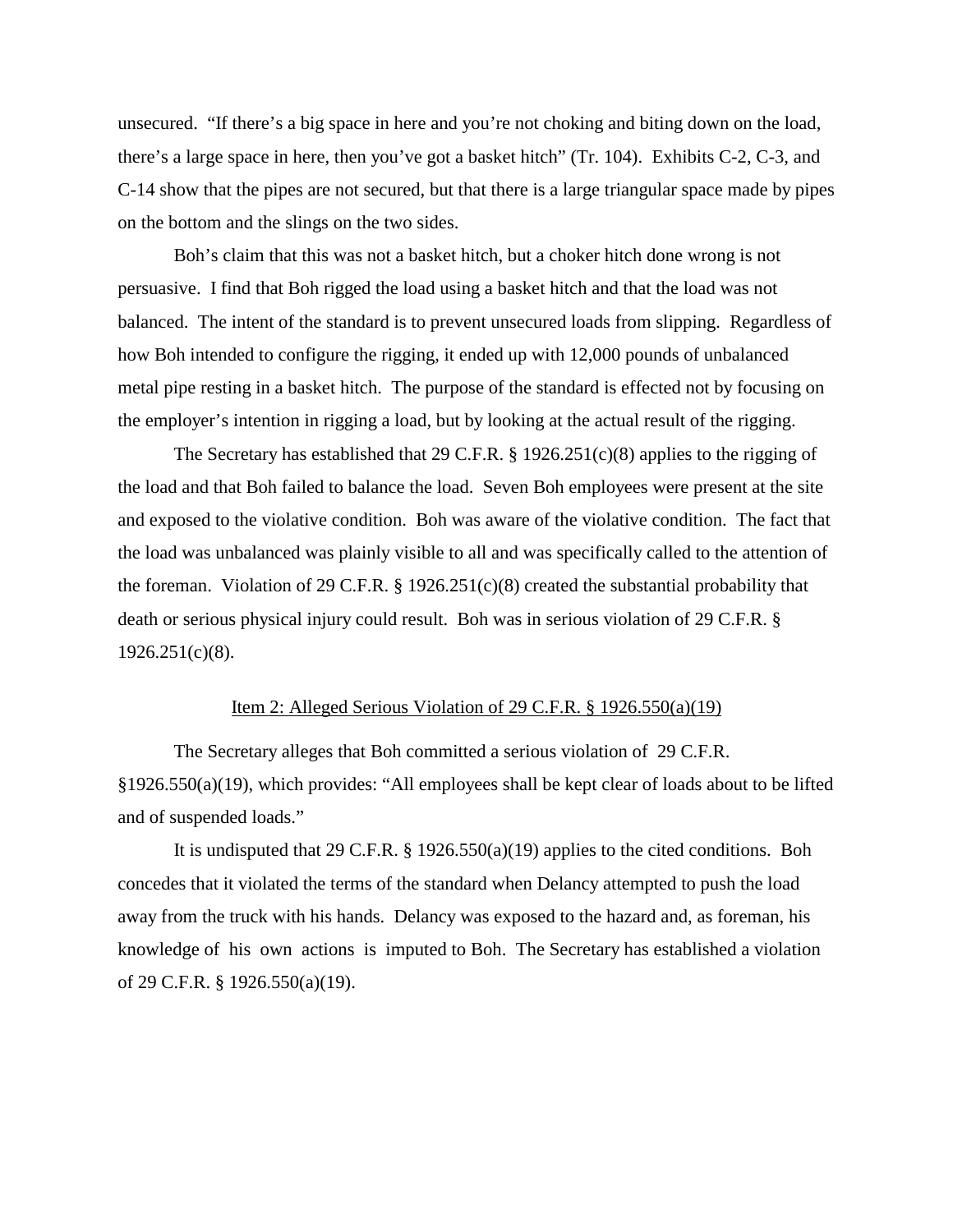### Boh's Unpreventable Employee Misconduct Defense

Boh argues that the violation of the standard is the result of unpreventable employee misconduct on the part of Delancy.

In order to establish the affirmative defense of unpreventable employee misconduct, an employer is required to prove (1) that it has established work rules designed to prevent the violation, (2) that it has adequately communicated these rules to its employees, (3) that it has taken steps to discover violations, and (4) that it has effectively enforced the rules when violations are discovered. *Precast Services, Inc.,* 17 BNA OSHC 1454, 1455 (No. 93-2971, 1995), *aff'd without published opinion,* 106 F. 3d 401 (6th Cir. 1997). However, "[w]hen the alleged misconduct is that of a supervisory employee, the employer must also establish that it took all feasible steps to prevent the accident, including adequate instruction and supervision of its employee." *Archer-Western Contractors, Ltd.,* 15 BNA OSHC 1013, 1017 (No. 87-1067, 1991).

Where a supervisory employee is involved, the proof of unpreventable employee misconduct is more rigorous and the defense is more difficult to establish since it is the supervisor's duty to protect the safety of employees under his supervision. A supervisor's involvement in the misconduct is strong evidence that the employer's safety program was lax. *United Geophysical Corporation,* 9 BNA OSHC 2117, 2122-2123 (No. 78-6265, 1981).

Boh identified several rules written in its "Safety and Health Manual" that are designed to prevent the violation of 29 C.F.R. § 1926.550(a)(19) (Exh. C-4). Under "Material Handling," the manual states (Exh. C-4, pp. 79-80, emphasis in original):

A. The unloading of piles shall be supervised. All unnecessary personnel shall be kept clear.

I. Taglines should be used on all loads.

. . .

J. No employee shall walk under or be placed under a suspended load at any time.

K. Employees shall refrain from "manhandling" piles which are being lifted by the rig **and shall avoid the area when piles are being lifted.**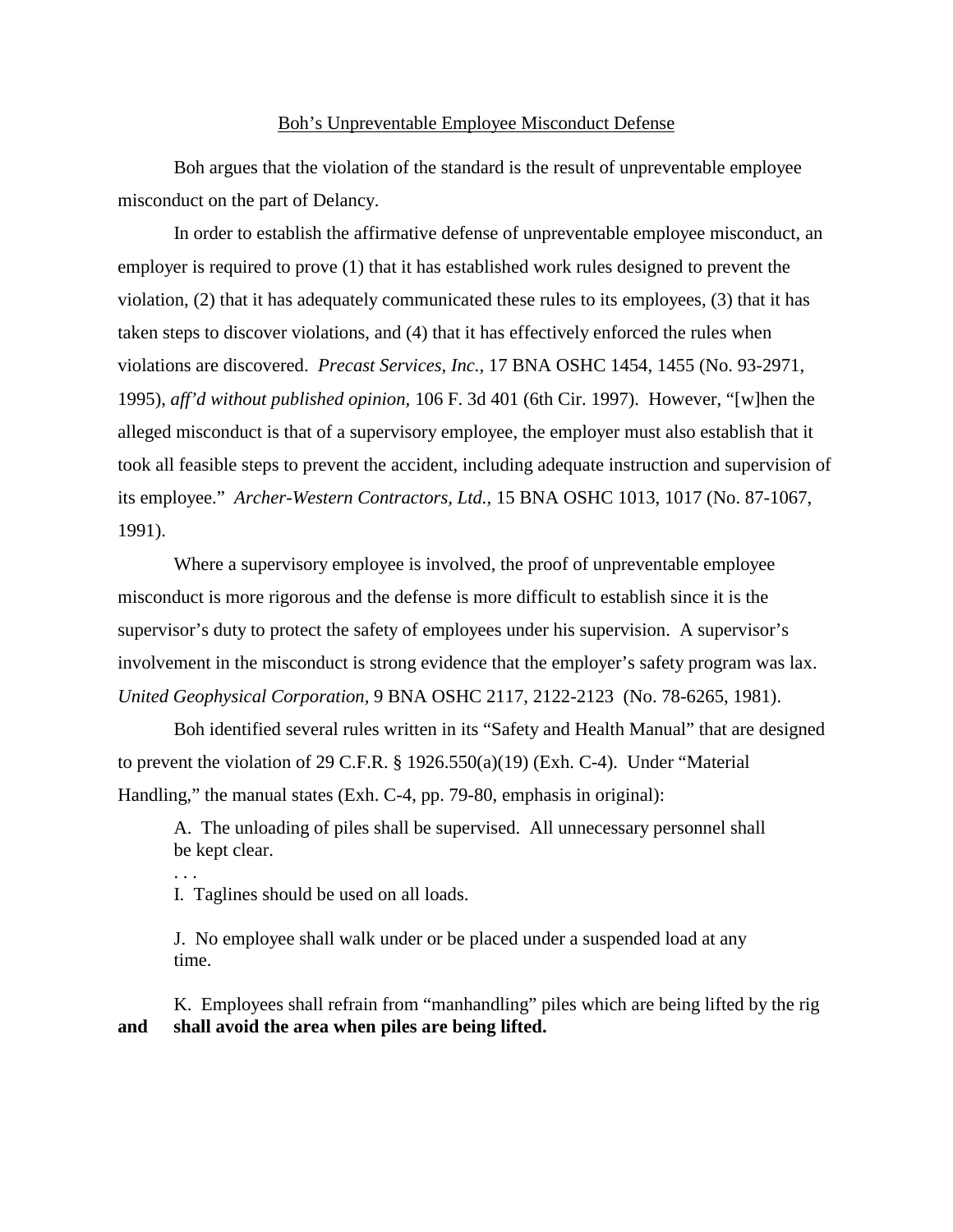Boh claims that it effectively communicated these rules to its employees in bimonthly supervisor meetings and weekly safety meetings (Tr. 58). The record establishes, however, that Boh did not take steps to discover violations of these work rules and that it did not enforce the rules when violations were discovered.

Delancy had been a supervisor with Boh for eighteeen years at the time of his death (Tr. 57). Boh empowered its supervisors with considerable discretionary authority. Corporate safety director Gremillion stated, " [T]he supervisor, who is kind of running the show and can see, feel, hear, smell, taste what's going on there, he makes the calls" (Tr. 36-37), and "You usually have to listen to what your supervisor tells you to do, whether it's written in the book or not written in the book" (Tr. 56).

Crane operator Headrick testified that it was not unusual for employees to get within two feet of a suspended load (Tr. 171). When asked if it had ever happened before that an employee would try to guide the load with his hands, Headrick responded, "Always" (Tr. 173). On the day of the accident, Delancy walked up to within two feet of the suspended load to examine it and later attempted to guide the load by pushing it with his hands. He did this in plain view of his crew.

Boh claims that Delancy's misconduct was unpreventable, but the evidence supports the view that his actions were routine and condoned by Boh. It is telling that Boh's corporate safety director stated that if he observed rigging or lifting violations during field visits, he would "make suggestions on how to do it the correct way" (Tr. 46). He makes no mention of actually enforcing Boh's work rules or disciplining the employees who are responsible for violating the rules.

Boh has failed to establish its unpreventable employee misconduct defense. The violation is serious.

#### Penalty Determination

The Commission is the final arbiter of penalties in all contested cases. Under § 17(j) of the Act, in determining the appropriate penalty, the Commission is required to find and give "due consideration" to (1) the size of the employer's business, (2) the gravity of the violation,